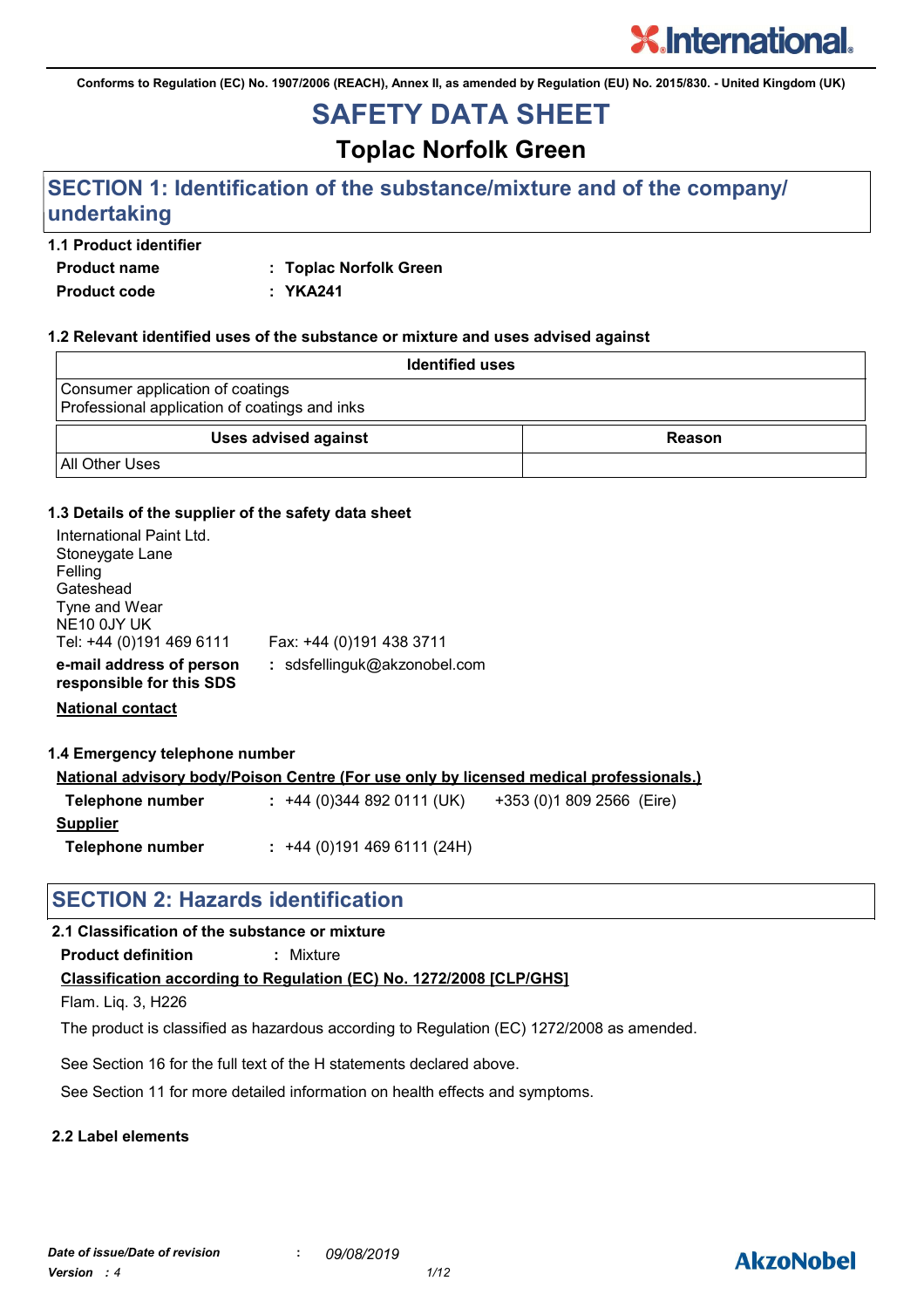## **SECTION 2: Hazards identification**

| <b>Hazard pictograms</b> |  |
|--------------------------|--|
|--------------------------|--|



| <b>Signal word</b>                                                                                                                                       | : Warning                                                                                                                                                |
|----------------------------------------------------------------------------------------------------------------------------------------------------------|----------------------------------------------------------------------------------------------------------------------------------------------------------|
| <b>Hazard statements</b>                                                                                                                                 | : Flammable liquid and vapour.                                                                                                                           |
| <b>Precautionary statements</b>                                                                                                                          |                                                                                                                                                          |
| General                                                                                                                                                  | : Read label before use. Keep out of reach of children. If medical advice is needed,<br>have product container or label at hand.                         |
| <b>Prevention</b>                                                                                                                                        | : Wear protective gloves. Wear eye or face protection. Keep away from heat, hot<br>surfaces, sparks, open flames and other ignition sources. No smoking. |
| <b>Response</b>                                                                                                                                          | : IF ON SKIN (or hair): Take off immediately all contaminated clothing. Rinse skin<br>with water or shower.                                              |
| <b>Storage</b>                                                                                                                                           | : Keep cool.                                                                                                                                             |
| <b>Disposal</b>                                                                                                                                          | : Dispose of contents and container in accordance with all local, regional, national<br>and international regulations.                                   |
| <b>Supplemental label</b><br>elements                                                                                                                    | : Contains 2-butanone oxime. May produce an allergic reaction. Repeated exposure<br>may cause skin dryness or cracking.                                  |
|                                                                                                                                                          | Wear appropriate respirator when ventilation is inadequate.                                                                                              |
| <b>Annex XVII - Restrictions</b><br>on the manufacture,<br>placing on the market and<br>use of certain dangerous<br>substances, mixtures and<br>articles | : Not applicable.                                                                                                                                        |
|                                                                                                                                                          |                                                                                                                                                          |

**Other hazards which do : not result in classification** : None known. **2.3 Other hazards**

## **SECTION 3: Composition/information on ingredients**

**3.2 Mixtures :** Mixture

| <b>Product/ingredient</b><br>name          | <b>Identifiers</b>                                                                       | $%$ by<br>weight | <b>Classification</b><br><b>Regulation (EC) No.</b><br>1272/2008 [CLP]        | <b>Nota</b><br>(s) | <b>Type</b> |
|--------------------------------------------|------------------------------------------------------------------------------------------|------------------|-------------------------------------------------------------------------------|--------------------|-------------|
| Naphtha (petroleum),<br>hydrotreated heavy | IREACH #:<br>01-2119486659-16<br>EC: 265-150-3<br>CAS: 64742-48-9<br>Index: 649-327-00-6 | ≥25 - ≤50        | Asp. Tox. 1, H304<br>EUH066                                                   | P                  | [1] [2]     |
| 2-butanone oxime                           | REACH #:<br>01-2119539477-28<br>EC: 202-496-6<br>CAS: 96-29-7<br>Index: 616-014-00-0     | ≤0.3             | Acute Tox. 4, H312<br>Eye Dam. 1, H318<br>Skin Sens. 1, H317<br>Carc. 2, H351 |                    | $[1]$       |
|                                            |                                                                                          |                  | See Section 16 for the<br>full text of the H<br>statements declared<br>above. |                    |             |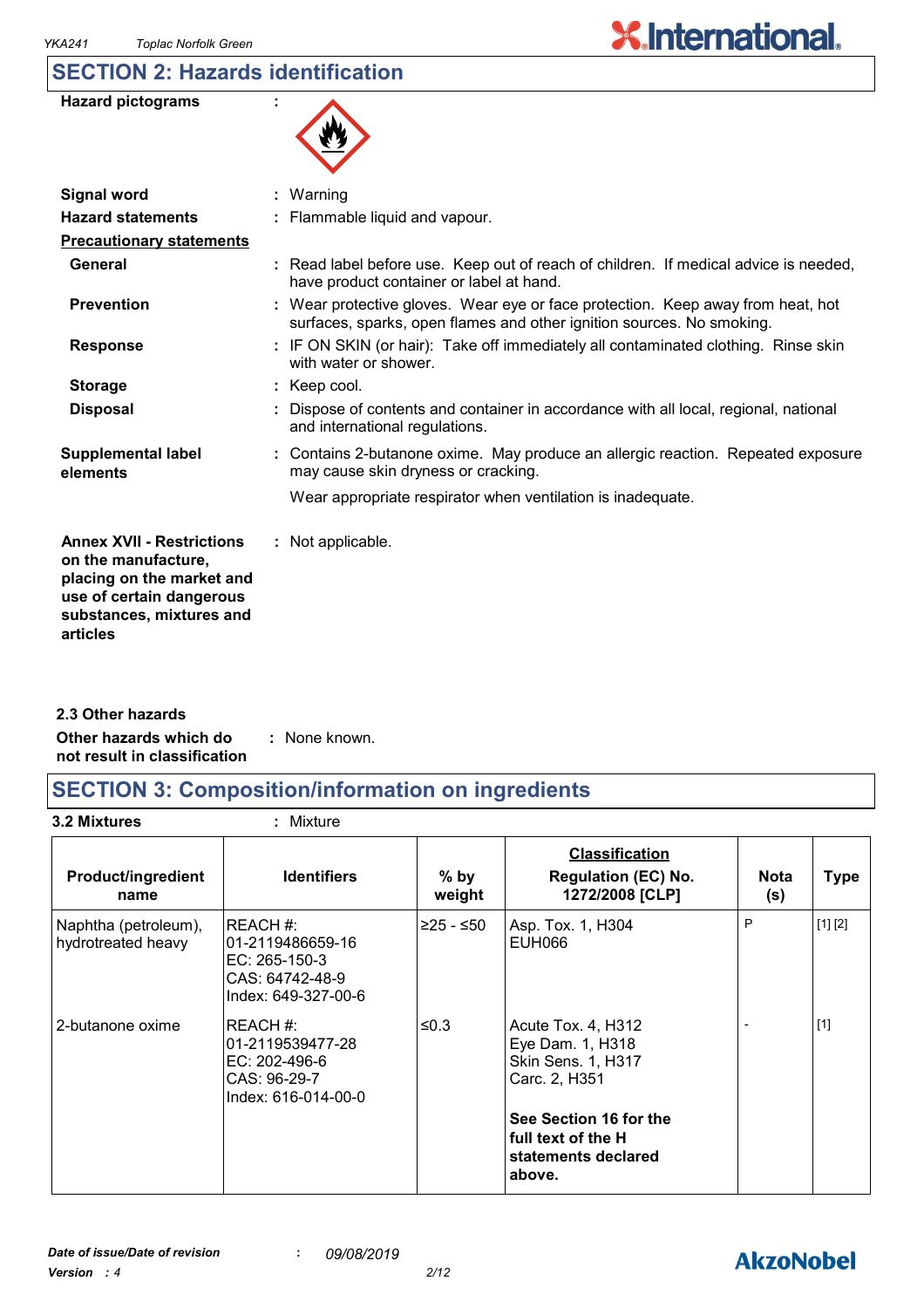## **SECTION 3: Composition/information on ingredients**

There are no additional ingredients present which, within the current knowledge of the supplier and in the concentrations applicable, are classified as hazardous to health or the environment, are PBTs or vPvBs or have been assigned a workplace exposure limit and hence require reporting in this section.

**X.International.** 

#### **Type**

[1] Substance classified with a health or environmental hazard

- [2] Substance with a workplace exposure limit
- [3] Substance meets the criteria for PBT according to Regulation (EC) No. 1907/2006, Annex XIII
- [4] Substance meets the criteria for vPvB according to Regulation (EC) No. 1907/2006, Annex XIII

[5] Substance of equivalent concern

Occupational exposure limits, if available, are listed in Section 8.

## **SECTION 4: First aid measures**

#### **4.1 Description of first aid measures**

| General                           | : In all cases of doubt, or when symptoms persist, seek medical attention. Never give<br>anything by mouth to an unconscious person. If unconscious, place in recovery<br>position and seek medical advice.                    |
|-----------------------------------|--------------------------------------------------------------------------------------------------------------------------------------------------------------------------------------------------------------------------------|
| Eye contact                       | : Remove contact lenses, irrigate copiously with clean, fresh water, holding the<br>eyelids apart for at least 10 minutes and seek immediate medical advice.                                                                   |
| <b>Inhalation</b>                 | : Remove to fresh air. Keep person warm and at rest. If not breathing, if breathing is<br>irregular or if respiratory arrest occurs, provide artificial respiration or oxygen by<br>trained personnel. Seek medical attention. |
| <b>Skin contact</b>               | : Remove contaminated clothing and shoes. Wash skin thoroughly with soap and<br>water or use recognised skin cleanser. Seek medical attention if irritation persists.<br>Do NOT use solvents or thinners.                      |
| Ingestion                         | : If swallowed, seek medical advice immediately and show the container or label.<br>Keep person warm and at rest. Do NOT induce vomiting.                                                                                      |
| <b>Protection of first-aiders</b> | : No action shall be taken involving any personal risk or without suitable training. It<br>may be dangerous to the person providing aid to give mouth-to-mouth resuscitation.                                                  |

### **4.2 Most important symptoms and effects, both acute and delayed**

| <b>Potential acute health effects</b> |                                                                                                                                            |
|---------------------------------------|--------------------------------------------------------------------------------------------------------------------------------------------|
| Eye contact                           | : No known significant effects or critical hazards.                                                                                        |
| <b>Inhalation</b>                     | : No known significant effects or critical hazards.                                                                                        |
| <b>Skin contact</b>                   | Defatting to the skin. May cause skin dryness and irritation.                                                                              |
| Ingestion                             | : No known significant effects or critical hazards.                                                                                        |
| Over-exposure signs/symptoms          |                                                                                                                                            |
| Eye contact                           | : No specific data.                                                                                                                        |
| <b>Inhalation</b>                     | : Adverse symptoms may include the following:<br>headache<br>drowsiness/fatigue<br>dizziness/vertigo<br>muscle weakness<br>unconsciousness |
| <b>Skin contact</b>                   | : Adverse symptoms may include the following:<br>irritation<br>dryness<br>cracking                                                         |
| Ingestion                             | : No specific data.                                                                                                                        |
|                                       | 4.3 Indication of any immediate medical attention and special treatment needed                                                             |
| Notes to physician                    | : Treat symptomatically. Contact poison treatment specialist immediately if large<br>quantities have been ingested or inhaled.             |

**Specific treatments :** No specific treatment.

## **AkzoNobel**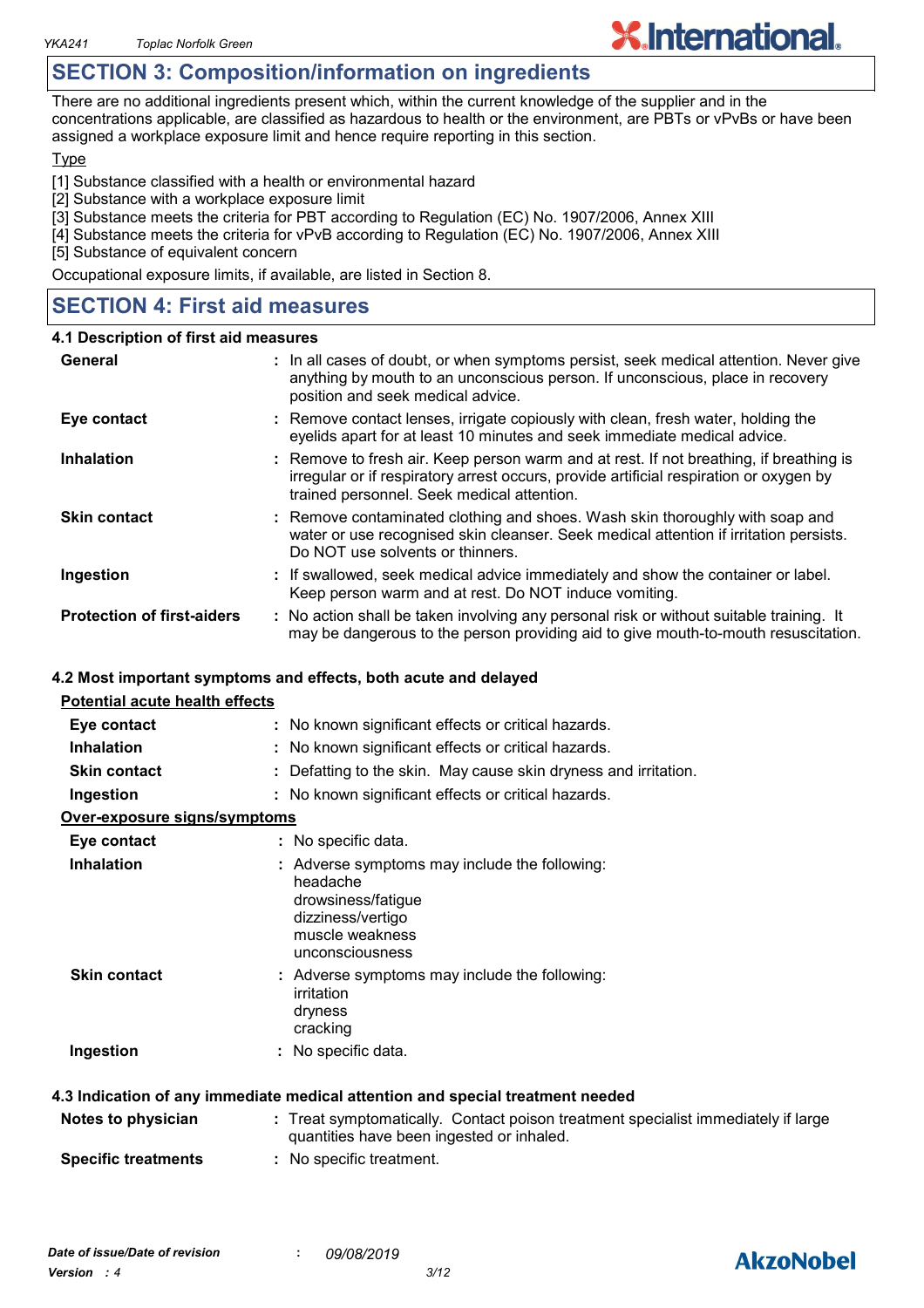## **SECTION 5: Firefighting measures**

| 5.1 Extinguishing media                                  |                                                                                                                                                                                                                                                                                                                                                                       |  |  |
|----------------------------------------------------------|-----------------------------------------------------------------------------------------------------------------------------------------------------------------------------------------------------------------------------------------------------------------------------------------------------------------------------------------------------------------------|--|--|
| <b>Suitable extinguishing</b><br>media                   | : Use dry chemical, $CO2$ , water spray (fog) or foam.                                                                                                                                                                                                                                                                                                                |  |  |
| Unsuitable extinguishing<br>media                        | : Do not use water jet.                                                                                                                                                                                                                                                                                                                                               |  |  |
|                                                          | 5.2 Special hazards arising from the substance or mixture                                                                                                                                                                                                                                                                                                             |  |  |
| Hazards from the<br>substance or mixture                 | : Flammable liquid and vapour. In a fire or if heated, a pressure increase will occur<br>and the container may burst, with the risk of a subsequent explosion. Runoff to<br>sewer may create fire or explosion hazard.                                                                                                                                                |  |  |
| <b>Hazardous thermal</b><br>decomposition products       | : Decomposition products may include the following materials:<br>carbon dioxide<br>carbon monoxide<br>metal oxide/oxides                                                                                                                                                                                                                                              |  |  |
| 5.3 Advice for firefighters                              |                                                                                                                                                                                                                                                                                                                                                                       |  |  |
| <b>Special protective actions</b><br>for fire-fighters   | : Promptly isolate the scene by removing all persons from the vicinity of the incident if<br>there is a fire. No action shall be taken involving any personal risk or without<br>suitable training. Move containers from fire area if this can be done without risk.<br>Use water spray to keep fire-exposed containers cool.                                         |  |  |
| <b>Special protective</b><br>equipment for fire-fighters | : Fire-fighters should wear appropriate protective equipment and self-contained<br>breathing apparatus (SCBA) with a full face-piece operated in positive pressure<br>mode. Clothing for fire-fighters (including helmets, protective boots and gloves)<br>conforming to European standard EN 469 will provide a basic level of protection for<br>chemical incidents. |  |  |

## **SECTION 6: Accidental release measures**

## **6.1 Personal precautions, protective equipment and emergency procedures**

| For non-emergency<br>personnel                           | : No action shall be taken involving any personal risk or without suitable training.<br>Evacuate surrounding areas. Keep unnecessary and unprotected personnel from<br>entering. Do not touch or walk through spilt material. Shut off all ignition sources.<br>No flares, smoking or flames in hazard area. Avoid breathing vapour or mist.<br>Provide adequate ventilation. Wear appropriate respirator when ventilation is<br>inadequate. Put on appropriate personal protective equipment.                                                                                                                                                             |
|----------------------------------------------------------|------------------------------------------------------------------------------------------------------------------------------------------------------------------------------------------------------------------------------------------------------------------------------------------------------------------------------------------------------------------------------------------------------------------------------------------------------------------------------------------------------------------------------------------------------------------------------------------------------------------------------------------------------------|
| For emergency responders :                               | If specialised clothing is required to deal with the spillage, take note of any<br>information in Section 8 on suitable and unsuitable materials. See also the<br>information in "For non-emergency personnel".                                                                                                                                                                                                                                                                                                                                                                                                                                            |
| <b>6.2 Environmental</b><br>precautions                  | : Avoid dispersal of spilt material and runoff and contact with soil, waterways, drains<br>and sewers. Inform the relevant authorities if the product has caused environmental<br>pollution (sewers, waterways, soil or air).                                                                                                                                                                                                                                                                                                                                                                                                                              |
| 6.3 Methods and material for containment and cleaning up |                                                                                                                                                                                                                                                                                                                                                                                                                                                                                                                                                                                                                                                            |
| <b>Small spill</b>                                       | : Stop leak if without risk. Move containers from spill area. Use spark-proof tools and<br>explosion-proof equipment. Dilute with water and mop up if water-soluble.<br>Alternatively, or if water-insoluble, absorb with an inert dry material and place in an<br>appropriate waste disposal container. Dispose of via a licensed waste disposal<br>contractor.                                                                                                                                                                                                                                                                                           |
| Large spill                                              | : Stop leak if without risk. Move containers from spill area. Use spark-proof tools and<br>explosion-proof equipment. Approach the release from upwind. Prevent entry into<br>sewers, water courses, basements or confined areas. Wash spillages into an<br>effluent treatment plant or proceed as follows. Contain and collect spillage with non-<br>combustible, absorbent material e.g. sand, earth, vermiculite or diatomaceous earth<br>and place in container for disposal according to local regulations. Dispose of via a<br>licensed waste disposal contractor. Contaminated absorbent material may pose the<br>same hazard as the spilt product. |

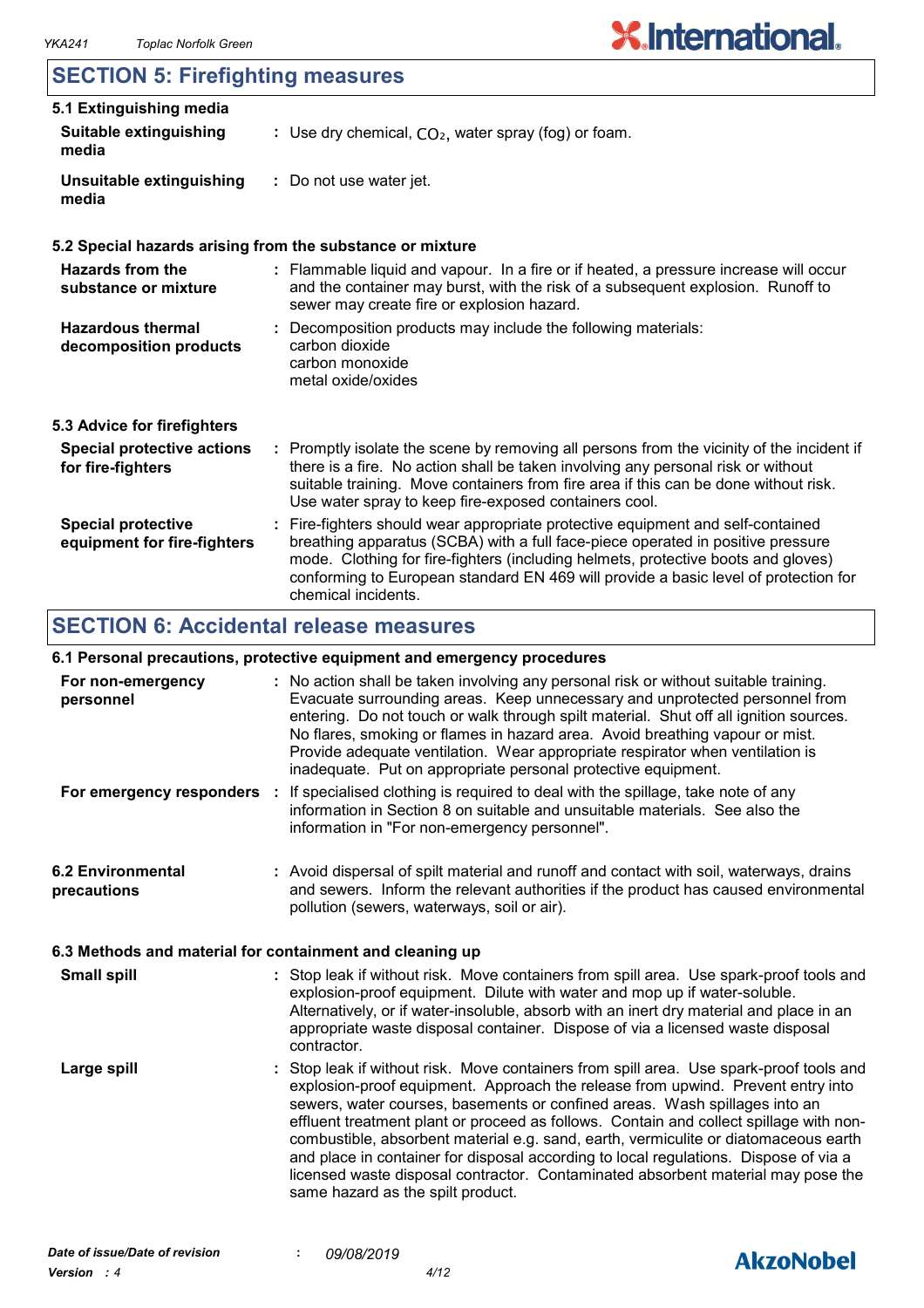## **SECTION 6: Accidental release measures**

| 6.4 Reference to other | : See Section 1 for emergency contact information.                          |
|------------------------|-----------------------------------------------------------------------------|
| sections               | See Section 8 for information on appropriate personal protective equipment. |
|                        | See Section 13 for additional waste treatment information.                  |

**X.International.** 

## **SECTION 7: Handling and storage**

The information in this section contains generic advice and guidance. The list of Identified Uses in Section 1 should be consulted for any available use-specific information provided in the Exposure Scenario(s).

## **7.1 Precautions for safe handling**

| <b>Protective measures</b>                | : Put on appropriate personal protective equipment (see Section 8). Do not ingest.<br>Avoid contact with eyes, skin and clothing. Avoid breathing vapour or mist. Use<br>only with adequate ventilation. Wear appropriate respirator when ventilation is<br>inadequate. Do not enter storage areas and confined spaces unless adequately<br>ventilated. Keep in the original container or an approved alternative made from a<br>compatible material, kept tightly closed when not in use. Store and use away from<br>heat, sparks, open flame or any other ignition source. Use explosion-proof electrical<br>(ventilating, lighting and material handling) equipment. Use only non-sparking tools.<br>Take precautionary measures against electrostatic discharges. Empty containers<br>retain product residue and can be hazardous. Do not reuse container. |
|-------------------------------------------|----------------------------------------------------------------------------------------------------------------------------------------------------------------------------------------------------------------------------------------------------------------------------------------------------------------------------------------------------------------------------------------------------------------------------------------------------------------------------------------------------------------------------------------------------------------------------------------------------------------------------------------------------------------------------------------------------------------------------------------------------------------------------------------------------------------------------------------------------------------|
| Advice on general<br>occupational hygiene | Eating, drinking and smoking should be prohibited in areas where this material is<br>handled, stored and processed. Workers should wash hands and face before<br>eating, drinking and smoking. Remove contaminated clothing and protective<br>equipment before entering eating areas. See also Section 8 for additional                                                                                                                                                                                                                                                                                                                                                                                                                                                                                                                                        |

### **7.2 Conditions for safe storage, including any incompatibilities**

Store in accordance with local regulations. Store in a segregated and approved area. Store in original container protected from direct sunlight in a dry, cool and well-ventilated area, away from incompatible materials (see Section 10) and food and drink. Eliminate all ignition sources. Vapours are heavier than air and may spread along floors. Separate from oxidizing materials. Keep container tightly closed and sealed until ready for use. Containers that have been opened must be carefully resealed and kept upright to prevent leakage. Do not store in unlabelled containers. Use appropriate containment to avoid environmental contamination.

information on hygiene measures.

#### **7.3 Specific end use(s) Recommendations : Industrial sector specific : solutions** : Not available. Not available.

## **SECTION 8: Exposure controls/personal protection**

The information in this section contains generic advice and guidance. Information is provided based on typical anticipated uses of the product. Additional measures might be required for bulk handling or other uses that could significantly increase worker exposure or environmental releases.

#### **8.1 Control parameters**

#### **Occupational exposure limits**

| <b>Product/ingredient name</b>              |  | <b>Exposure limit values</b>                                                                                                                                                                                                                                                                                                                                                                                                                                                                                                                                                                                                                                                                                                                                                                                                                          |  |
|---------------------------------------------|--|-------------------------------------------------------------------------------------------------------------------------------------------------------------------------------------------------------------------------------------------------------------------------------------------------------------------------------------------------------------------------------------------------------------------------------------------------------------------------------------------------------------------------------------------------------------------------------------------------------------------------------------------------------------------------------------------------------------------------------------------------------------------------------------------------------------------------------------------------------|--|
| Naphtha (petroleum), hydrotreated heavy     |  | EU OEL (Europe).<br>TWA: 1200 mg/m <sup>3</sup> 8 hours.<br>TWA: 197 ppm 8 hours.                                                                                                                                                                                                                                                                                                                                                                                                                                                                                                                                                                                                                                                                                                                                                                     |  |
| <b>Recommended monitoring</b><br>procedures |  | If this product contains ingredients with exposure limits, personal, workplace<br>atmosphere or biological monitoring may be required to determine the effectiveness<br>of the ventilation or other control measures and/or the necessity to use respiratory<br>protective equipment. Reference should be made to monitoring standards, such as<br>the following: European Standard EN 689 (Workplace atmospheres - Guidance for<br>the assessment of exposure by inhalation to chemical agents for comparison with<br>limit values and measurement strategy) European Standard EN 14042 (Workplace<br>atmospheres - Guide for the application and use of procedures for the assessment<br>of exposure to chemical and biological agents) European Standard EN 482<br>(Workplace atmospheres - General requirements for the performance of procedures |  |

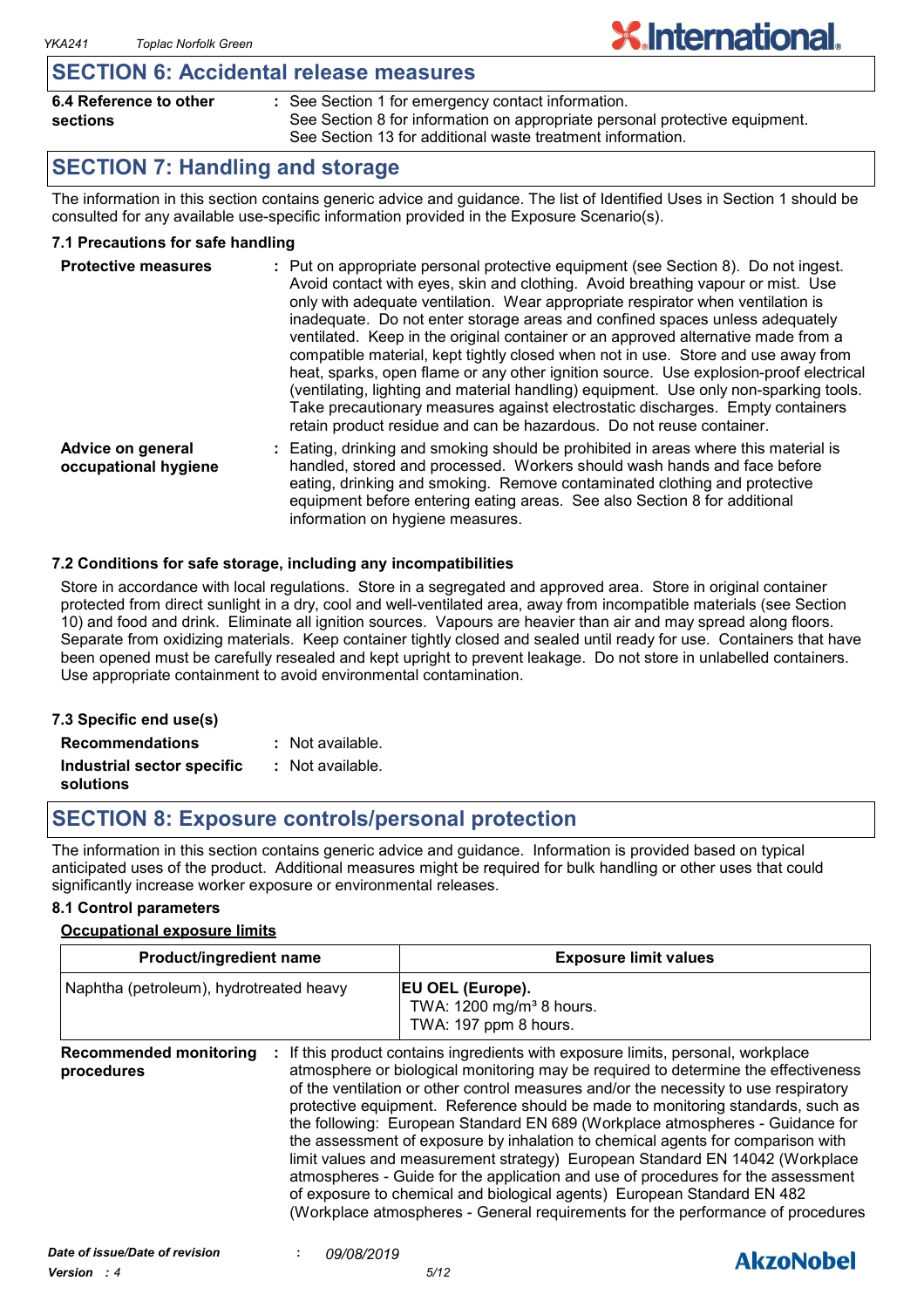## **SECTION 8: Exposure controls/personal protection**

for the measurement of chemical agents) Reference to national guidance documents for methods for the determination of hazardous substances will also be required.

**X.International.** 

## **DNELs/DMELs**

No DNELs/DMELs available.

#### **PNECs**

No PNECs available

| 8.2 Exposure controls                 |                                                                                                                                                                                                                                                                                                                                                                                                                                                                                                                                                                                                                                                                                                                                                                                                                                                                                                                                                                                                                                                                                                                                                                                                                                                                                                                                                                          |                  |
|---------------------------------------|--------------------------------------------------------------------------------------------------------------------------------------------------------------------------------------------------------------------------------------------------------------------------------------------------------------------------------------------------------------------------------------------------------------------------------------------------------------------------------------------------------------------------------------------------------------------------------------------------------------------------------------------------------------------------------------------------------------------------------------------------------------------------------------------------------------------------------------------------------------------------------------------------------------------------------------------------------------------------------------------------------------------------------------------------------------------------------------------------------------------------------------------------------------------------------------------------------------------------------------------------------------------------------------------------------------------------------------------------------------------------|------------------|
| Appropriate engineering<br>controls   | : Use only with adequate ventilation. Use process enclosures, local exhaust<br>ventilation or other engineering controls to keep worker exposure to airborne<br>contaminants below any recommended or statutory limits. The engineering<br>controls also need to keep gas, vapour or dust concentrations below any lower<br>explosive limits. Use explosion-proof ventilation equipment.                                                                                                                                                                                                                                                                                                                                                                                                                                                                                                                                                                                                                                                                                                                                                                                                                                                                                                                                                                                 |                  |
| <b>Individual protection measures</b> |                                                                                                                                                                                                                                                                                                                                                                                                                                                                                                                                                                                                                                                                                                                                                                                                                                                                                                                                                                                                                                                                                                                                                                                                                                                                                                                                                                          |                  |
| <b>Hygiene measures</b>               | : Wash hands, forearms and face thoroughly after handling chemical products,<br>before eating, smoking and using the lavatory and at the end of the working period.<br>Appropriate techniques should be used to remove potentially contaminated clothing.<br>Wash contaminated clothing before reusing. Ensure that eyewash stations and<br>safety showers are close to the workstation location.                                                                                                                                                                                                                                                                                                                                                                                                                                                                                                                                                                                                                                                                                                                                                                                                                                                                                                                                                                        |                  |
| <b>Eye/face protection</b>            | Safety eyewear complying with an approved standard should be used when a risk<br>assessment indicates this is necessary to avoid exposure to liquid splashes, mists,<br>gases or dusts. Use eye protection according to EN 166, designed to protect<br>against liquid splashes. If contact is possible, the following protection should be<br>worn, unless the assessment indicates a higher degree of protection: safety<br>glasses with side-shields.                                                                                                                                                                                                                                                                                                                                                                                                                                                                                                                                                                                                                                                                                                                                                                                                                                                                                                                  |                  |
| <b>Skin protection</b>                |                                                                                                                                                                                                                                                                                                                                                                                                                                                                                                                                                                                                                                                                                                                                                                                                                                                                                                                                                                                                                                                                                                                                                                                                                                                                                                                                                                          |                  |
| <b>Hand protection</b>                | : Use chemical resistant gloves classified under Standard EN 374: Protective gloves<br>against chemicals and micro-organisms. Recommended: Viton® or Nitrile<br>gloves. When prolonged or frequently repeated contact may occur, a glove with a<br>protection class of 6 (breakthrough time greater than 480 minutes according to EN<br>374) is recommended. When only brief contact is expected, a glove with a<br>protection class of 2 or higher (breakthrough time greater than 30 minutes<br>according to EN 374) is recommended. The user must check that the final choice<br>of type of glove selected for handling this product is the most appropriate and takes<br>into account the particular conditions of use, as included in the user's risk<br>assessment. NOTICE: The selection of a specific glove for a particular application<br>and duration of use in a workplace should also take into account all relevant<br>workplace factors such as, but not limited to: Other chemicals which may be<br>handled, physical requirements (cut/puncture protection, dexterity, thermal<br>protection), potential body reactions to glove materials, as well as the instructions/<br>specifications provided by the glove supplier. Barrier creams may help to protect<br>the exposed areas of the skin but should not be applied once exposure has<br>occurred. |                  |
| <b>Body protection</b>                | : Personal protective equipment for the body should be selected based on the task<br>being performed and the risks involved and should be approved by a specialist<br>before handling this product. EN ISO 13688 When there is a risk of ignition from<br>static electricity, wear anti-static protective clothing. For the greatest protection<br>from static discharges, clothing should include anti-static overalls, boots and gloves.<br>Refer to European Standard EN 1149 for further information on material and design<br>requirements and test methods.                                                                                                                                                                                                                                                                                                                                                                                                                                                                                                                                                                                                                                                                                                                                                                                                        |                  |
| Other skin protection                 | : Appropriate footwear and any additional skin protection measures should be<br>selected based on the task being performed and the risks involved and should be<br>approved by a specialist before handling this product.                                                                                                                                                                                                                                                                                                                                                                                                                                                                                                                                                                                                                                                                                                                                                                                                                                                                                                                                                                                                                                                                                                                                                |                  |
| <b>Respiratory protection</b>         | Use a properly fitted, air-purifying or air-fed respirator complying with an approved<br>standard if a risk assessment indicates this is necessary according to EN529.<br>Respirator selection must be based on known or anticipated exposure levels, the<br>hazards of the product and the safe working limits of the selected respirator.                                                                                                                                                                                                                                                                                                                                                                                                                                                                                                                                                                                                                                                                                                                                                                                                                                                                                                                                                                                                                              |                  |
| Date of issue/Date of revision        | 09/08/2019                                                                                                                                                                                                                                                                                                                                                                                                                                                                                                                                                                                                                                                                                                                                                                                                                                                                                                                                                                                                                                                                                                                                                                                                                                                                                                                                                               | <b>AkzoNobel</b> |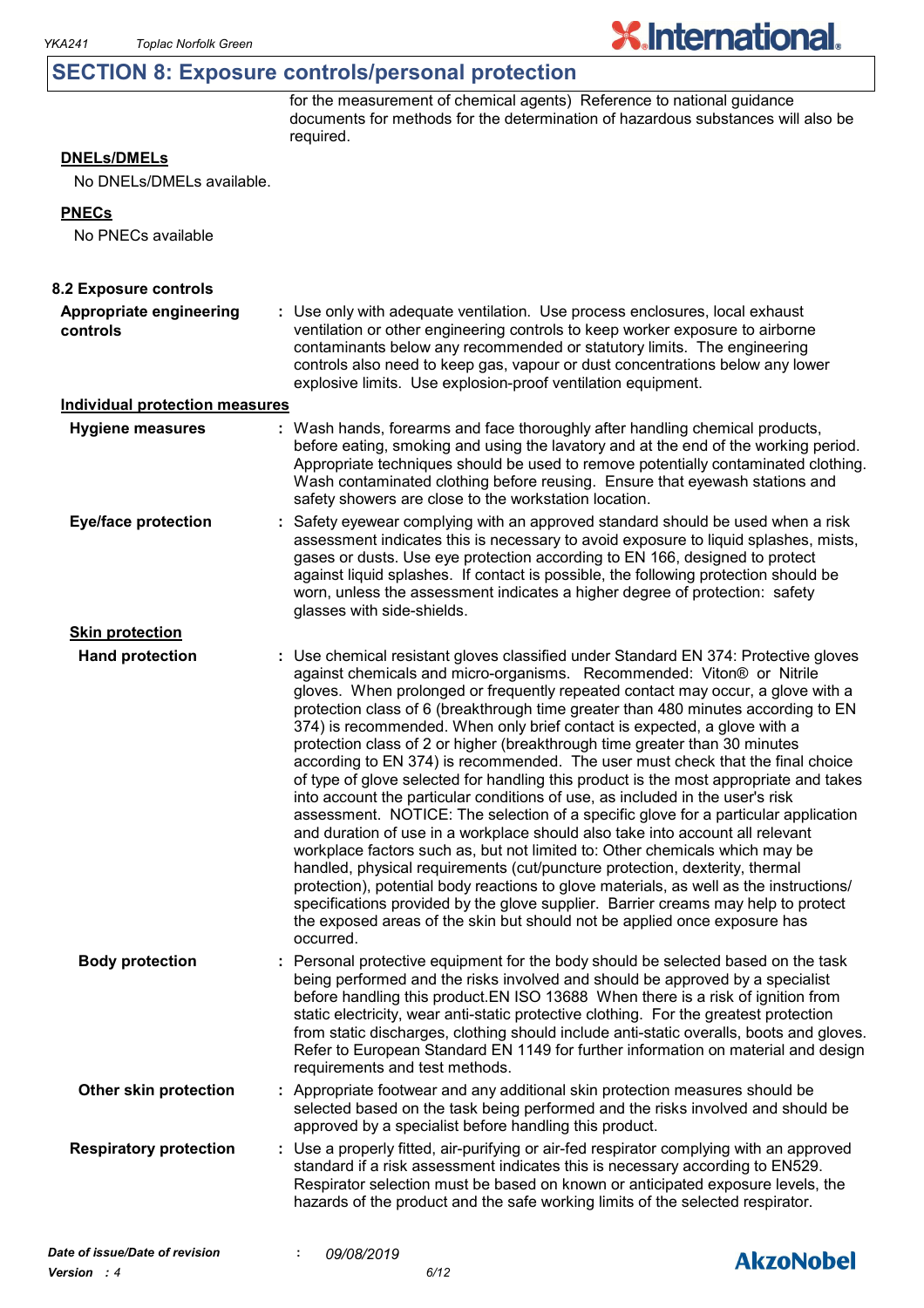## **SECTION 8: Exposure controls/personal protection**

| <b>Environmental exposure</b> |  |
|-------------------------------|--|
| controls                      |  |

**:** Emissions from ventilation or work process equipment should be checked to ensure they comply with the requirements of environmental protection legislation. In some cases, fume scrubbers, filters or engineering modifications to the process equipment will be necessary to reduce emissions to acceptable levels.

**X.International.** 

## **SECTION 9: Physical and chemical properties**

### **9.1 Information on basic physical and chemical properties**

| <b>Appearance</b>                                                 |                                                                                                  |
|-------------------------------------------------------------------|--------------------------------------------------------------------------------------------------|
| <b>Physical state</b>                                             | : Liquid.                                                                                        |
| Colour                                                            | : Green.                                                                                         |
| Odour                                                             | : Solvent.                                                                                       |
| <b>Odour threshold</b>                                            | : Not available.                                                                                 |
| pH                                                                | : Not applicable.                                                                                |
| <b>Melting point/freezing point</b>                               | : Not available.                                                                                 |
| Initial boiling point and<br>boiling range                        | : Lowest known value: 155 to 217°C (311 to 422.6°F)(Naphtha (petroleum),<br>hydrotreated heavy). |
| <b>Flash point</b>                                                | : Closed cup: $42^{\circ}$ C                                                                     |
| <b>Evaporation rate</b>                                           | $:$ Not available.                                                                               |
| Flammability (solid, gas)                                         | : Not available.                                                                                 |
| <b>Upper/lower flammability or</b><br>explosive limits            | : Greatest known range: Lower: 1.4% Upper: 7.6% (Naphtha (petroleum),<br>hydrotreated heavy)     |
| Vapour pressure                                                   | : Not available.                                                                                 |
| <b>Vapour density</b>                                             | : Not available.                                                                                 |
| <b>Relative density</b>                                           | : 0.96                                                                                           |
| Solubility(ies)                                                   | : Insoluble in the following materials: cold water.                                              |
| <b>Partition coefficient: n-octanol/: Not available.</b><br>water |                                                                                                  |
| <b>Auto-ignition temperature</b>                                  | $:$ Not available.                                                                               |
| <b>Decomposition temperature</b>                                  | : Not available.                                                                                 |
| <b>Viscosity</b>                                                  | : Kinematic (room temperature): $363 \text{ mm}^2/\text{s}$                                      |
| <b>Explosive properties</b>                                       | : Not available.                                                                                 |
| <b>Oxidising properties</b>                                       | : Not available.                                                                                 |

#### **9.2 Other information**

No additional information.

| <b>SECTION 10: Stability and reactivity</b>          |                                                                                                                                                                              |  |  |  |
|------------------------------------------------------|------------------------------------------------------------------------------------------------------------------------------------------------------------------------------|--|--|--|
| 10.1 Reactivity                                      | : No specific test data related to reactivity available for this product or its ingredients.                                                                                 |  |  |  |
| 10.2 Chemical stability                              | : The product is stable.                                                                                                                                                     |  |  |  |
| 10.3 Possibility of<br>hazardous reactions           | : Under normal conditions of storage and use, hazardous reactions will not occur.                                                                                            |  |  |  |
| 10.4 Conditions to avoid                             | : Avoid all possible sources of ignition (spark or flame). Do not pressurise, cut, weld,<br>braze, solder, drill, grind or expose containers to heat or sources of ignition. |  |  |  |
| 10.5 Incompatible materials                          | : Reactive or incompatible with the following materials:<br>oxidizing materials                                                                                              |  |  |  |
| <b>10.6 Hazardous</b><br>decomposition products      | : Under normal conditions of storage and use, hazardous decomposition products<br>should not be produced.                                                                    |  |  |  |
| Date of issue/Date of revision<br><b>Version</b> : 4 | 09/08/2019<br>÷.<br><b>AkzoNobel</b><br>7/12                                                                                                                                 |  |  |  |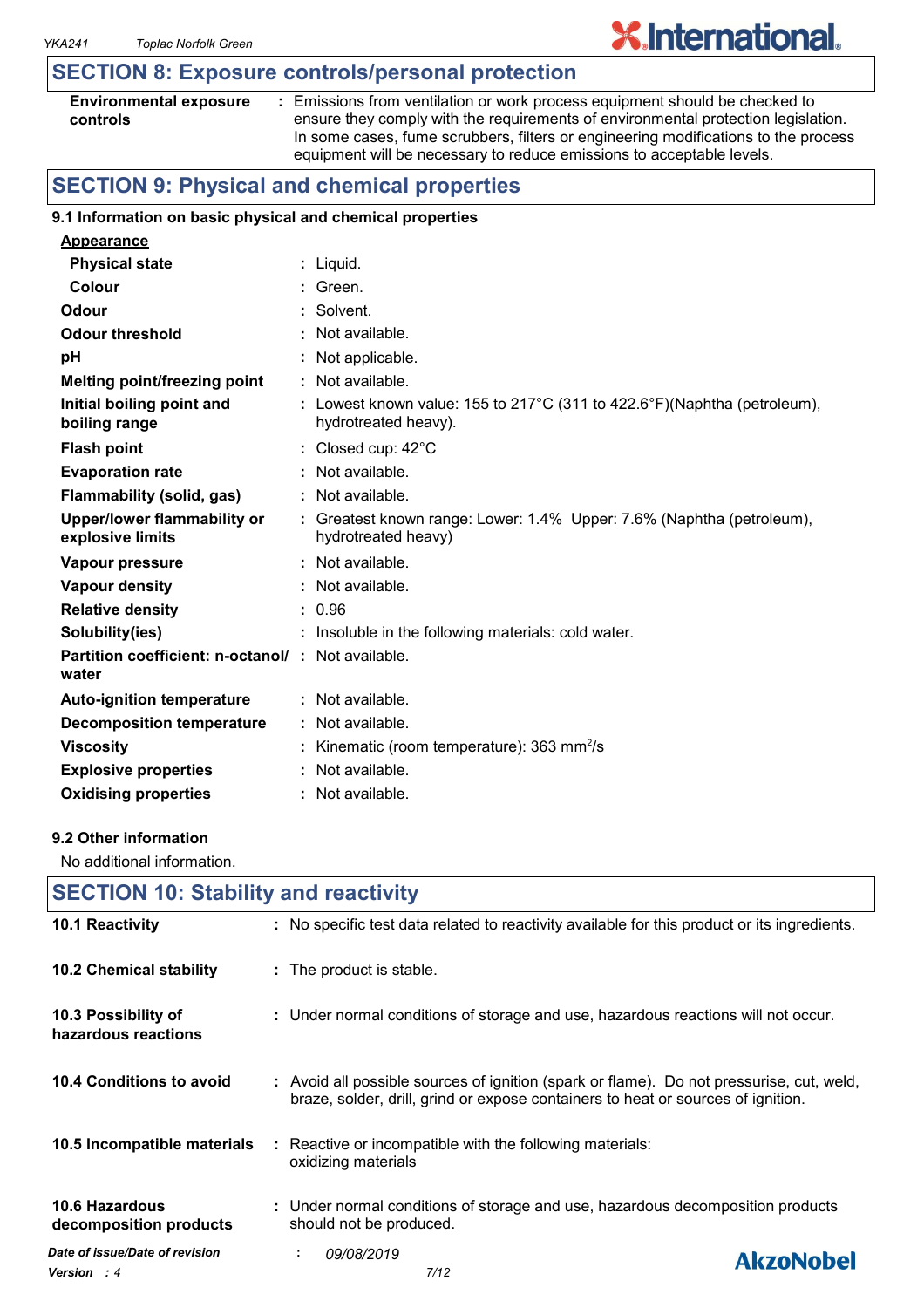

## **SECTION 10: Stability and reactivity**

| <b>Product/ingredient name</b>             | <b>Result</b> | <b>Species</b> | <b>Dose</b> | <b>Exposure</b> |
|--------------------------------------------|---------------|----------------|-------------|-----------------|
| Naphtha (petroleum),<br>hydrotreated heavy | ILD50 Oral    | Rat            | 6000 mg/kg  |                 |
| 2-butanone oxime                           | ILD50 Dermal  | Rat            | 1001 mg/kg  |                 |

## **Conclusion/Summary :** Not available.

## **Irritation/Corrosion**

| Product/ingredient name                            | <b>Result</b>          | <b>Species</b> | <b>Score</b> | <b>Exposure</b>    | <b>Observation</b> |
|----------------------------------------------------|------------------------|----------------|--------------|--------------------|--------------------|
| 2-butanone oxime                                   | Eyes - Severe irritant | Rabbit         |              | 100<br>microliters |                    |
| <b>Conclusion/Summary</b>                          | : Not available.       |                |              |                    |                    |
| <b>Sensitisation</b>                               |                        |                |              |                    |                    |
| <b>Conclusion/Summary</b>                          | : Not available.       |                |              |                    |                    |
| <b>Mutagenicity</b>                                |                        |                |              |                    |                    |
| <b>Conclusion/Summary</b>                          | : Not available.       |                |              |                    |                    |
| Carcinogenicity                                    |                        |                |              |                    |                    |
| <b>Conclusion/Summary</b>                          | : Not available.       |                |              |                    |                    |
| <b>Reproductive toxicity</b>                       |                        |                |              |                    |                    |
| <b>Conclusion/Summary</b>                          | : Not available.       |                |              |                    |                    |
| <b>Teratogenicity</b>                              |                        |                |              |                    |                    |
| <b>Conclusion/Summary</b>                          | : Not available.       |                |              |                    |                    |
| Specific target organ toxicity (single exposure)   |                        |                |              |                    |                    |
| Not available.                                     |                        |                |              |                    |                    |
| Specific target organ toxicity (repeated exposure) |                        |                |              |                    |                    |

#### Not available.

### **Aspiration hazard**

| <b>Product/ingredient name</b>          | <b>Result</b>                  |  |
|-----------------------------------------|--------------------------------|--|
| Naphtha (petroleum), hydrotreated heavy | ASPIRATION HAZARD - Category 1 |  |

| Information on likely routes : Not available.<br>of exposure |                                                               |                                                                                                                                            |  |  |  |
|--------------------------------------------------------------|---------------------------------------------------------------|--------------------------------------------------------------------------------------------------------------------------------------------|--|--|--|
| <b>Potential acute health effects</b>                        |                                                               |                                                                                                                                            |  |  |  |
| Eye contact                                                  |                                                               | : No known significant effects or critical hazards.                                                                                        |  |  |  |
| <b>Inhalation</b>                                            | : No known significant effects or critical hazards.           |                                                                                                                                            |  |  |  |
| <b>Skin contact</b>                                          | Defatting to the skin. May cause skin dryness and irritation. |                                                                                                                                            |  |  |  |
| Ingestion                                                    |                                                               | : No known significant effects or critical hazards.                                                                                        |  |  |  |
|                                                              |                                                               | Symptoms related to the physical, chemical and toxicological characteristics                                                               |  |  |  |
| Eye contact                                                  |                                                               | : No specific data.                                                                                                                        |  |  |  |
| <b>Inhalation</b>                                            |                                                               | : Adverse symptoms may include the following:<br>headache<br>drowsiness/fatigue<br>dizziness/vertigo<br>muscle weakness<br>unconsciousness |  |  |  |
| <b>Skin contact</b>                                          |                                                               | : Adverse symptoms may include the following:<br>irritation<br>dryness<br>cracking                                                         |  |  |  |
| Ingestion                                                    |                                                               | : No specific data.                                                                                                                        |  |  |  |
| Date of issue/Date of revision                               |                                                               | $\cdot$ 00/00/2010                                                                                                                         |  |  |  |

## **AkzoNobel**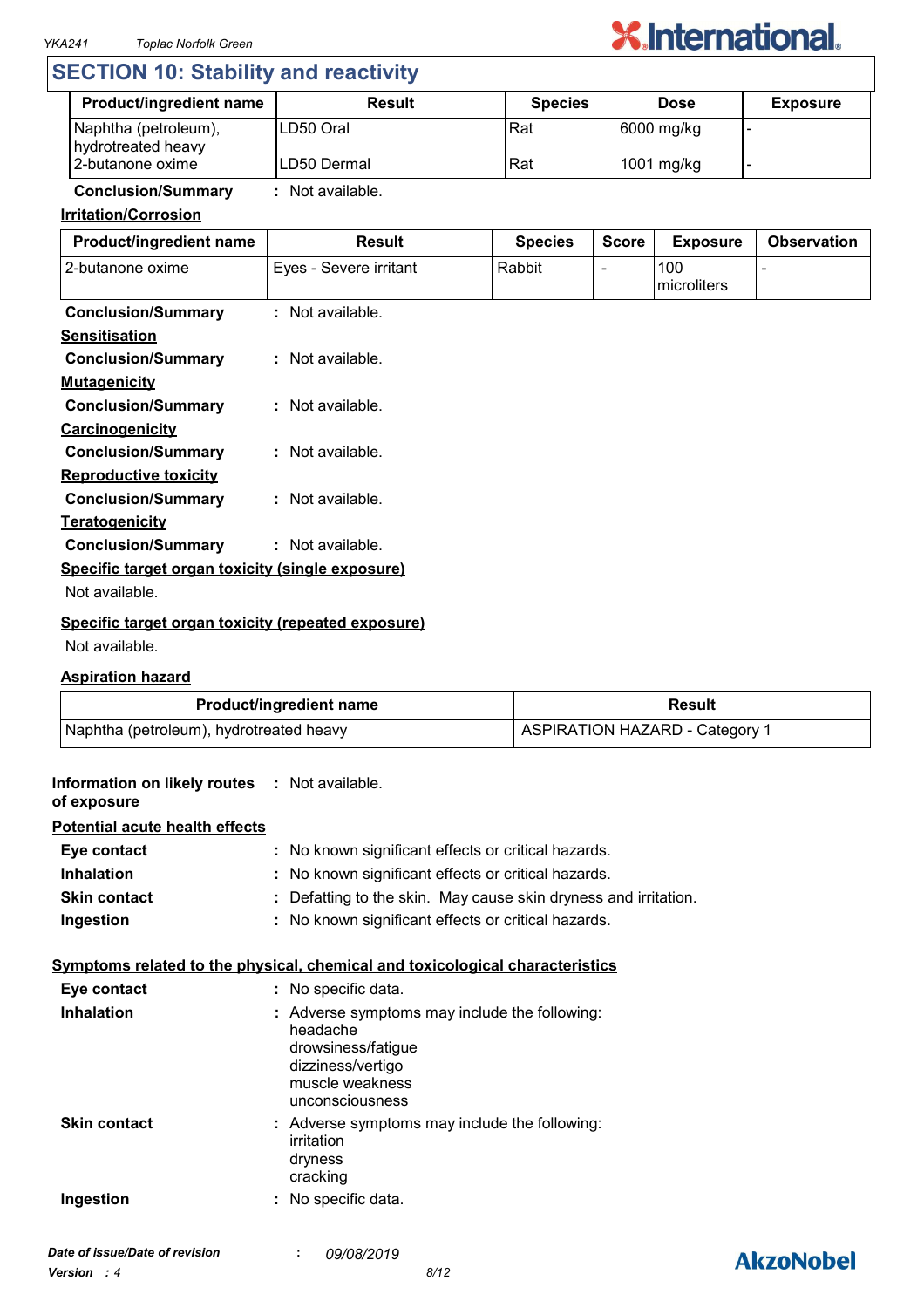# **X.International.**

## **SECTION 11: Toxicological information**

|                                         | Delayed and immediate effects as well as chronic effects from short and long-term exposure               |
|-----------------------------------------|----------------------------------------------------------------------------------------------------------|
| <b>Short term exposure</b>              |                                                                                                          |
| <b>Potential immediate</b><br>effects   | : Not available.                                                                                         |
| <b>Potential delayed effects</b>        | : Not available.                                                                                         |
| Long term exposure                      |                                                                                                          |
| <b>Potential immediate</b><br>effects   | : Not available.                                                                                         |
| <b>Potential delayed effects</b>        | : Not available.                                                                                         |
| <b>Potential chronic health effects</b> |                                                                                                          |
| Not available.                          |                                                                                                          |
| <b>Conclusion/Summary</b>               | : Not available.                                                                                         |
| General                                 | Prolonged or repeated contact can defat the skin and lead to irritation, cracking and/<br>or dermatitis. |
| Carcinogenicity                         | : No known significant effects or critical hazards.                                                      |
| <b>Mutagenicity</b>                     | : No known significant effects or critical hazards.                                                      |
| <b>Teratogenicity</b>                   | : No known significant effects or critical hazards.                                                      |
| <b>Developmental effects</b>            | : No known significant effects or critical hazards.                                                      |
| <b>Fertility effects</b>                | : No known significant effects or critical hazards.                                                      |
|                                         |                                                                                                          |

#### **Other information :** : Not available.

## **SECTION 12: Ecological information**

### **12.1 Toxicity**

| <b>Product/ingredient name</b> | Result                                          | <b>Species</b>             | <b>Exposure</b> |
|--------------------------------|-------------------------------------------------|----------------------------|-----------------|
| I 2-butanone oxime             | Acute LC50 843000 to 914000 µg/l<br>Fresh water | Fish - Pimephales promelas | 196 hours       |
| Conclusion/Summary             | Alot available                                  |                            |                 |

**Conclusion/Summary :** Not available.

### **12.2 Persistence and degradability**

**Conclusion/Summary :** Not available.

### **12.3 Bioaccumulative potential**

| <b>Product/ingredient name</b>             | ⊥LoɑP <sub>ow</sub> | <b>BCF</b>  | <b>Potential</b> |
|--------------------------------------------|---------------------|-------------|------------------|
| Naphtha (petroleum),<br>hydrotreated heavy |                     | 10 to 2500  | high             |
| l 2-butanone oxime                         | 0.63                | 5.011872336 | l low            |

| 12.4 Mobility in soil                     |                  |  |  |
|-------------------------------------------|------------------|--|--|
| Soil/water partition<br>coefficient (Koc) | : Not available. |  |  |
| <b>Mobility</b>                           | : Not available. |  |  |

## **12.5 Results of PBT and vPvB assessment**

| <b>PBT</b> | : Not applicable. |
|------------|-------------------|
| vPvB       | : Not applicable. |

**12.6 Other adverse effects** : No known significant effects or critical hazards.

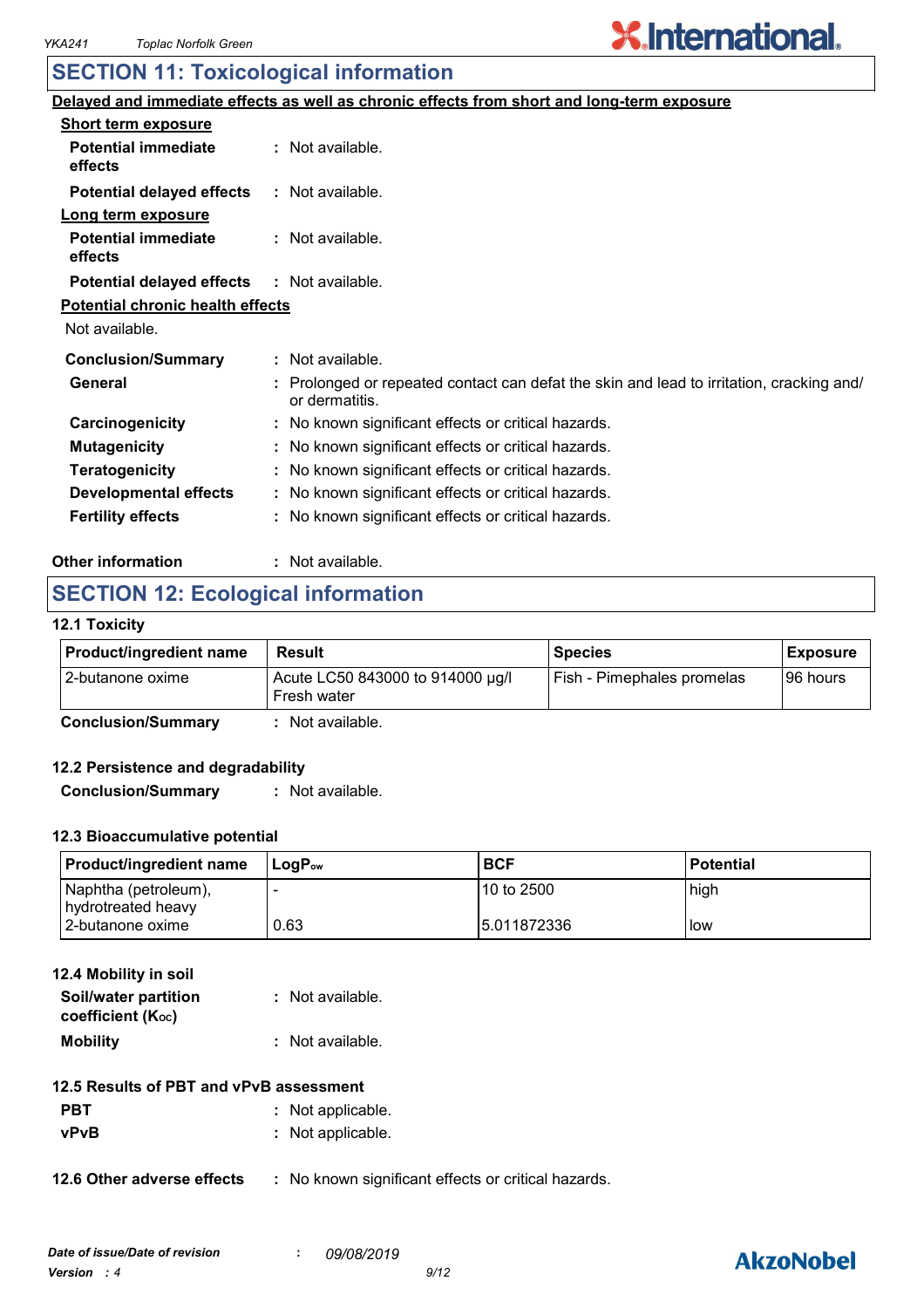## **SECTION 13: Disposal considerations**

The information in this section contains generic advice and guidance. The list of Identified Uses in Section 1 should be consulted for any available use-specific information provided in the Exposure Scenario(s).

## **13.1 Waste treatment methods**

| <b>Product</b>             |                                                                                                                                                                                                                                                                                                                                                                                                                                                                                                                                                     |
|----------------------------|-----------------------------------------------------------------------------------------------------------------------------------------------------------------------------------------------------------------------------------------------------------------------------------------------------------------------------------------------------------------------------------------------------------------------------------------------------------------------------------------------------------------------------------------------------|
| <b>Methods of disposal</b> | : The generation of waste should be avoided or minimised wherever possible.<br>Disposal of this product, solutions and any by-products should at all times comply<br>with the requirements of environmental protection and waste disposal legislation<br>and any regional local authority requirements.<br>Dispose of surplus and non-recyclable products via a licensed waste disposal<br>contractor. Waste should not be disposed of untreated to the sewer unless fully<br>compliant with the requirements of all authorities with jurisdiction. |
| <b>Hazardous waste</b>     | : The classification of the product may meet the criteria for a hazardous waste.                                                                                                                                                                                                                                                                                                                                                                                                                                                                    |

## **European waste catalogue (EWC)**

| Code number                | <b>Waste designation</b>                                                                                                                                                                                                                                                                                                                                                                                                                                                                                                                                      |  |  |
|----------------------------|---------------------------------------------------------------------------------------------------------------------------------------------------------------------------------------------------------------------------------------------------------------------------------------------------------------------------------------------------------------------------------------------------------------------------------------------------------------------------------------------------------------------------------------------------------------|--|--|
| EWC 08 01 11*              | waste paint and varnish containing organic solvents or other hazardous substances                                                                                                                                                                                                                                                                                                                                                                                                                                                                             |  |  |
| Packaging                  |                                                                                                                                                                                                                                                                                                                                                                                                                                                                                                                                                               |  |  |
| <b>Methods of disposal</b> | : Dispose of containers contaminated by the product in accordance with local or<br>national legal provisions. This material and its container must be disposed of as<br>hazardous waste. Dispose of via a licensed waste disposal contractor.                                                                                                                                                                                                                                                                                                                 |  |  |
| <b>Special precautions</b> | : This material and its container must be disposed of in a safe way. Care should be<br>taken when handling emptied containers that have not been cleaned or rinsed out.<br>Empty containers or liners may retain some product residues. Vapour from product<br>residues may create a highly flammable or explosive atmosphere inside the<br>container. Do not cut, weld or grind used containers unless they have been cleaned<br>thoroughly internally. Avoid dispersal of spilt material and runoff and contact with<br>soil, waterways, drains and sewers. |  |  |

## **SECTION 14: Transport information**

|                                    | <b>ADR/RID</b>                                                      | <b>IMDG</b>    | <b>IATA</b>        |
|------------------------------------|---------------------------------------------------------------------|----------------|--------------------|
| 14.1 UN number                     | <b>UN1263</b>                                                       | <b>UN1263</b>  | <b>UN1263</b>      |
| 14.2 UN proper<br>shipping name    | <b>PAINT</b>                                                        | <b>PAINT</b>   | <b>PAINT</b>       |
| 14.3 Transport<br>hazard class(es) | $\mathbf{3}$                                                        | 3              | $\mathbf{3}$       |
| 14.4 Packing<br>group              | $\mathbf{III}$                                                      | $\mathbf{III}$ | $\mathop{\rm III}$ |
| 14.5<br>Environmental<br>hazards   | No.                                                                 | No.            | No.                |
| <b>Additional</b><br>information   | <b>Special provisions</b><br>640 (E)<br><b>Tunnel code</b><br>(D/E) |                |                    |

**IMDG Code Segregation group :** Not applicable.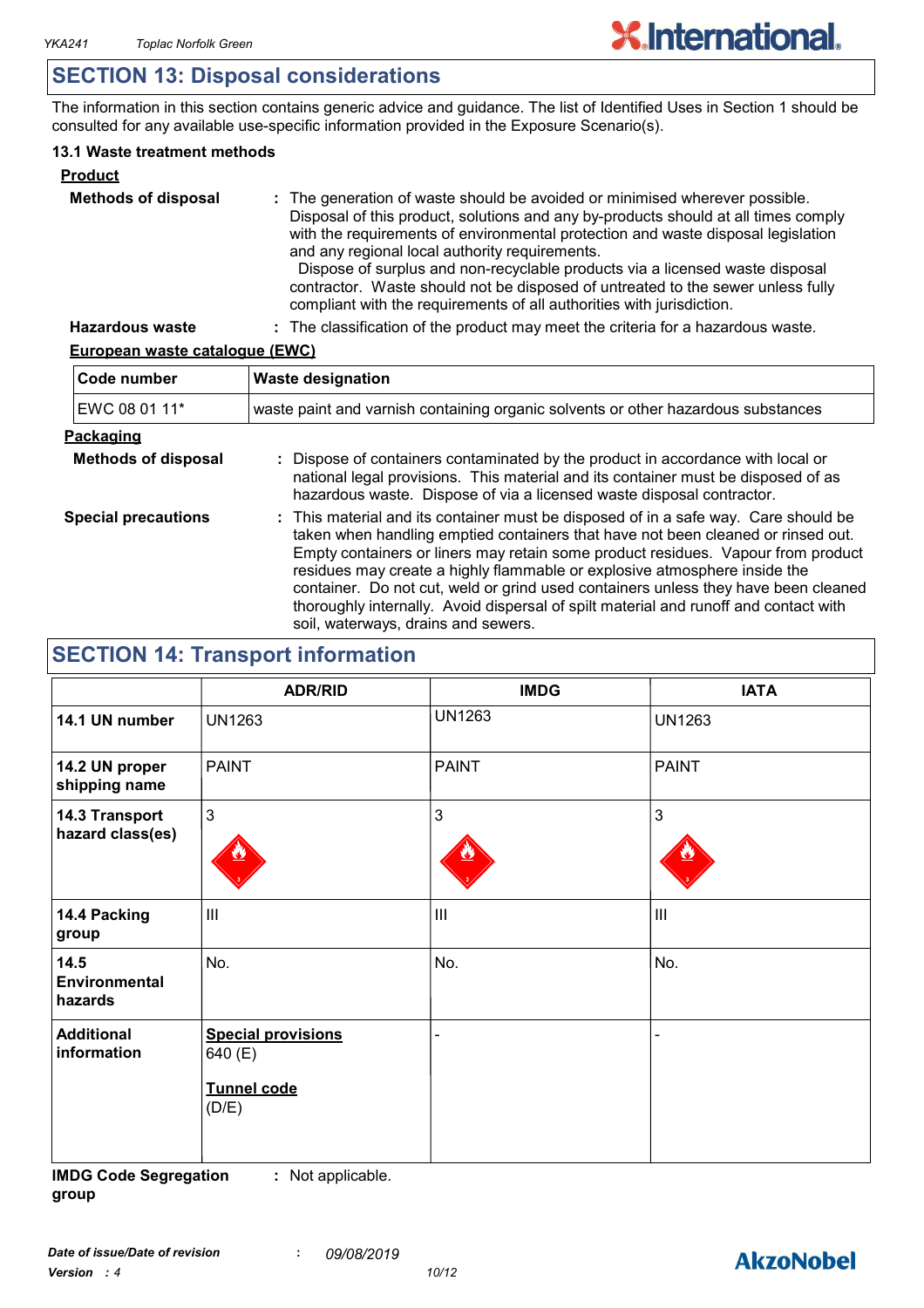# **X**.International.

## **SECTION 14: Transport information**

**14.6 Special precautions for : Transport within user's premises:** always transport in closed containers that are **user** upright and secure. Ensure that persons transporting the product know what to do in the event of an accident or spillage.

| 14.7 Transport in bulk         | : Not available. |
|--------------------------------|------------------|
| according to Annex II of       |                  |
| <b>Marpol and the IBC Code</b> |                  |

## **SECTION 15: Regulatory information**

#### **15.1 Safety, health and environmental regulations/legislation specific for the substance or mixture**

## **EU Regulation (EC) No. 1907/2006 (REACH)**

#### **Annex XIV - List of substances subject to authorisation**

**Annex XIV**

#### **Substances of very high concern**

None of the components are listed.

**Annex XVII - Restrictions : Not applicable. on the manufacture,**

**placing on the market and use of certain** 

**dangerous substances,**

**mixtures and articles**

**Other EU regulations**

**Europe inventory :** Not determined.

### **Special packaging requirements**

**Containers to be fitted with child-resistant fastenings** Not applicable. **:**

**Tactile warning of danger : Not applicable.** 

| <b>Product/ingredient name</b> | <b>∣Carcinogenic</b><br><b>leffects</b> | Mutagenic effects | Developmental<br>effects | Fertility effects |
|--------------------------------|-----------------------------------------|-------------------|--------------------------|-------------------|
| 12-butanone oxime              | Carc. 2. H351                           |                   | -                        |                   |

### **Ozone depleting substances (1005/2009/EU)**

Not listed.

### **Prior Informed Consent (PIC) (649/2012/EU)**

Not listed.

### **National regulations**

- **References :** Conforms to Regulation (EC) No. 1907/2006 (REACH), Annex II and Regulation (EC) No. 1272/2008 (CLP)
- **15.2 Chemical safety :** No Chemical Safety Assessment has been carried out.

**assessment**

## **SECTION 16: Other information**

 $\nabla$  Indicates information that has changed from previously issued version.

| <b>Abbreviations and</b><br>acronyms          | $:$ ATE = Acute Toxicity Estimate<br>CLP = Classification, Labelling and Packaging Regulation [Regulation (EC) No.<br>1272/2008]<br>DMEL = Derived Minimal Effect Level<br>DNEL = Derived No Effect Level<br>EUH statement = CLP-specific Hazard statement<br>PBT = Persistent, Bioaccumulative and Toxic<br>PNEC = Predicted No Effect Concentration<br><b>RRN = REACH Registration Number</b> |                  |
|-----------------------------------------------|-------------------------------------------------------------------------------------------------------------------------------------------------------------------------------------------------------------------------------------------------------------------------------------------------------------------------------------------------------------------------------------------------|------------------|
| Date of issue/Date of revision<br>Version : 4 | 09/08/2019<br>11/12                                                                                                                                                                                                                                                                                                                                                                             | <b>AkzoNobel</b> |